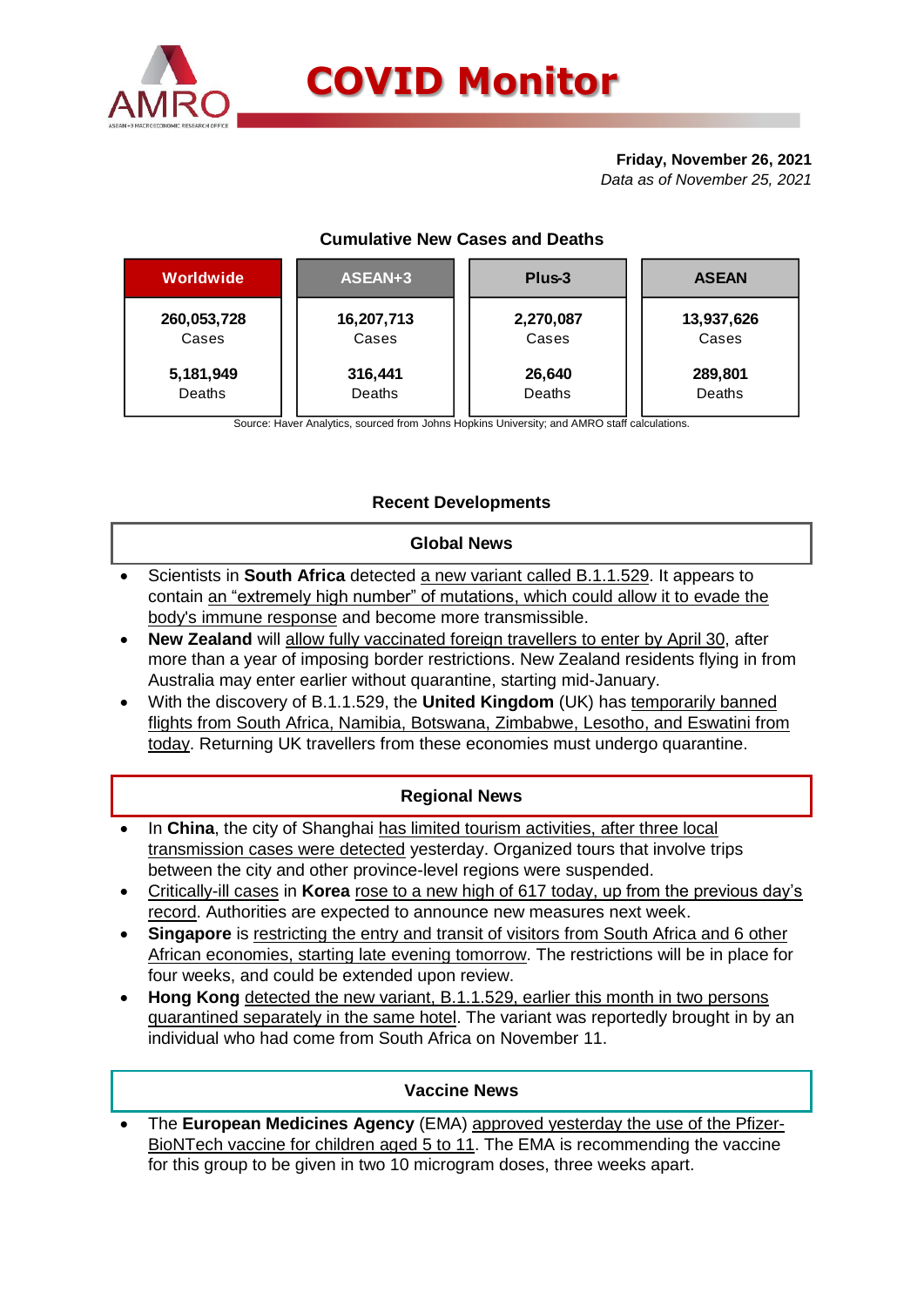| <b>Economy</b>       |          | <b>Total Cases Cases per 1M</b> | <b>New</b>               | New Cases <sup>1</sup>                          | <b>New Cases</b>         | <b>ANew</b>              | $\Delta\%$ New           | <b>Total</b>  | <b>New</b>          | <b>Fatality</b> |  |  |
|----------------------|----------|---------------------------------|--------------------------|-------------------------------------------------|--------------------------|--------------------------|--------------------------|---------------|---------------------|-----------------|--|--|
|                      | (000)    | <b>Population</b>               | $\text{Case} \text{s}^1$ | since $2020^2$                                  | per 1M Pop. <sup>1</sup> | $\text{Case} \text{s}^1$ | $\text{Case} \text{s}^1$ | <b>Deaths</b> | Deaths <sup>1</sup> | <b>Rate (%)</b> |  |  |
| Global               | 260,054  |                                 | 568,725                  | $\lambda$                                       |                          | 43,232                   | 0.2                      | 5,181,949     | 7,107               | 2.0             |  |  |
| ASEAN+3              | 16,208   |                                 | 36,459                   | $\overbrace{\phantom{aaaaa}}^{\phantom{aaaaa}}$ |                          | 5,881                    | 0.2                      | 316,441       | 511                 | 2.0             |  |  |
| Plus-3               | 2,270    |                                 | 3,530                    |                                                 |                          | 700                      | 0.2                      | 26.640        | 34                  | 1.2             |  |  |
| <b>ASEAN</b>         | 13,938   |                                 | 32,929                   |                                                 |                          | 5,181                    | 0.2                      | 289,801       | 477                 | 2.1             |  |  |
|                      |          |                                 |                          |                                                 |                          |                          |                          |               |                     |                 |  |  |
| China                | 99       | 70                              | 22                       |                                                 | $\Omega$                 | $-25$                    | 0.0                      | 4,636         | $\Omega$            | 4.7             |  |  |
| Hong Kong, China     | 12       | 1,626                           | 3                        | ichne                                           | $\Omega$                 |                          | 0.0                      | 213           | 0                   | 1.7             |  |  |
| Japan                | 1,726    | 13,726                          | 104                      |                                                 | $\overline{1}$           | $-50$                    | 0.0                      | 18,351        | 2                   | 1.1             |  |  |
| Korea                | 433      | 8,316                           | 3,400                    |                                                 | 65                       | 775                      | 0.8                      | 3,440         | 32                  | 0.8             |  |  |
|                      |          |                                 |                          |                                                 |                          |                          |                          |               |                     |                 |  |  |
| Indonesia            | 4,255    | 15,766                          | 353                      | $\mathbf{A}$                                    | $\overline{1}$           | $-17$                    | 0.0                      | 143,782       | 10                  | 3.4             |  |  |
| Malaysia             | 2,609    | 78,534                          | 5,635                    | $\overline{\phantom{a}}$                        | 170                      | $-181$                   | 0.2                      | 30,195        | 43                  | 1.2             |  |  |
| Philippines          | 2,830    | 25,714                          | 1,124                    |                                                 | 10                       | $-377$                   | 0.0                      | 47,875        | 208                 | 1.7             |  |  |
| Singapore            | 259      | 45,385                          | 1,996                    |                                                 | 350                      | $-110$                   | 0.8                      | 681           | 9                   | 0.3             |  |  |
| Thailand             | 2,095    | 30,800                          | 7,252                    |                                                 | 107                      | 515                      | 0.4                      | 20,645        | 56                  | 1.0             |  |  |
|                      |          |                                 |                          |                                                 |                          |                          |                          |               |                     |                 |  |  |
| Brunei Darussalam    | 14.77    | 32,752                          | 53                       | A                                               | 118                      | 4                        | 0.4                      | 97            | $\Omega$            | 0.7             |  |  |
| Cambodia             | 120.01   | 7,169                           | 38                       | $\mathcal{M}$                                   | $\overline{2}$           | $-16$                    | 0.0                      | 2.918         | 4                   | 2.4             |  |  |
| Lao PDR              | 67.32    | 9,265                           | 1,218                    |                                                 | 168                      | 100                      | 2.0                      | 143           | 4                   | 0.2             |  |  |
| Myanmar              | 520.21   | 9,746                           | 581                      |                                                 | 11                       | $-193$                   | 0.1                      | 19.058        | 10                  | 3.7             |  |  |
| Vietnam              | 1,168.23 | 12,118                          | 14,680                   | ୵                                               | 152                      | 5,455                    | 1.3                      | 24,407        | 133                 | 2.1             |  |  |
|                      |          |                                 |                          |                                                 |                          |                          |                          |               |                     |                 |  |  |
| Australia            | 205      | 7,903                           | 1,379                    |                                                 | 53                       | 154                      | 0.7                      | 1,985         | 7                   | 1.0             |  |  |
| Brazil               | 22,055   | 104,341                         | 9,325                    |                                                 | 44                       | $-13$                    | 0.0                      | 613.642       | 214                 | 2.8             |  |  |
| France               | 7,330    | 112,781                         | 23,151                   | inter                                           | 356                      | 9.897                    | 0.3                      | 116,356       | 58                  | 1.6             |  |  |
| Germany              | 5,670    | 68,335                          | 56,899                   |                                                 | 686                      | 11,958                   | 1.0                      | 100,480       | 247                 | 1.8             |  |  |
| India                | 34,545   | 25,223                          | 7,894                    |                                                 | 6                        | $-2,883$                 | 0.0                      | 466.980       | 271                 | 1.4             |  |  |
| United Kingdom       | 10,076   | 149,820                         | 50,600                   | Δ.<br>سيد                                       | 752                      | 11,527                   | 0.5                      | 144,876       | 188                 | 1.4             |  |  |
| <b>United States</b> | 47,911   | 144,724                         | 84,867                   | $\sim$                                          | 256                      | $-9,899$                 | 1.2                      | 772,168       | 1,012               | 1.6             |  |  |

### **ASEAN+3 and Selected Economies: COVID-19 Cases and Deaths**

Source: Haver Analytics, sourced from Johns Hopkins University; and AMRO staff calculations.

1/ Values show the 7-day average. 2/ Since January 31, 2020.

## **ASEAN+3 and Selected Economies: Cumulative Vaccines Administered**

## **ASEAN+3 and Selected Economies: Vaccinations and Aspired Population Coverage**





■ Aspired 2021 target

□ To be vaccinated to reach 2021 target ■ Vaccinated with at least one dose

Sources: Our World in Data via Haver Analytics; various media sources; Economist Intelligence Unit; and AMRO staff estimates and calculations. Note: Percent of population vaccinated shows total administered doses divided by two to reflect the two-dose regime of most vaccines—it does not necessarily reflect the actual number of fully vaccinated people. Aspired 2021 targets and completion dates of widespread vaccination are goals, forecasts, or estimates.

Source: Haver Analytics, sourced from Our World in Data; and AMRO staff calculations.

Note: Single vaccination doses only. This does not measure the number of people vaccinated, as two doses are required with most available vaccines. Data is reported at irregular intervals; numbers show latest available.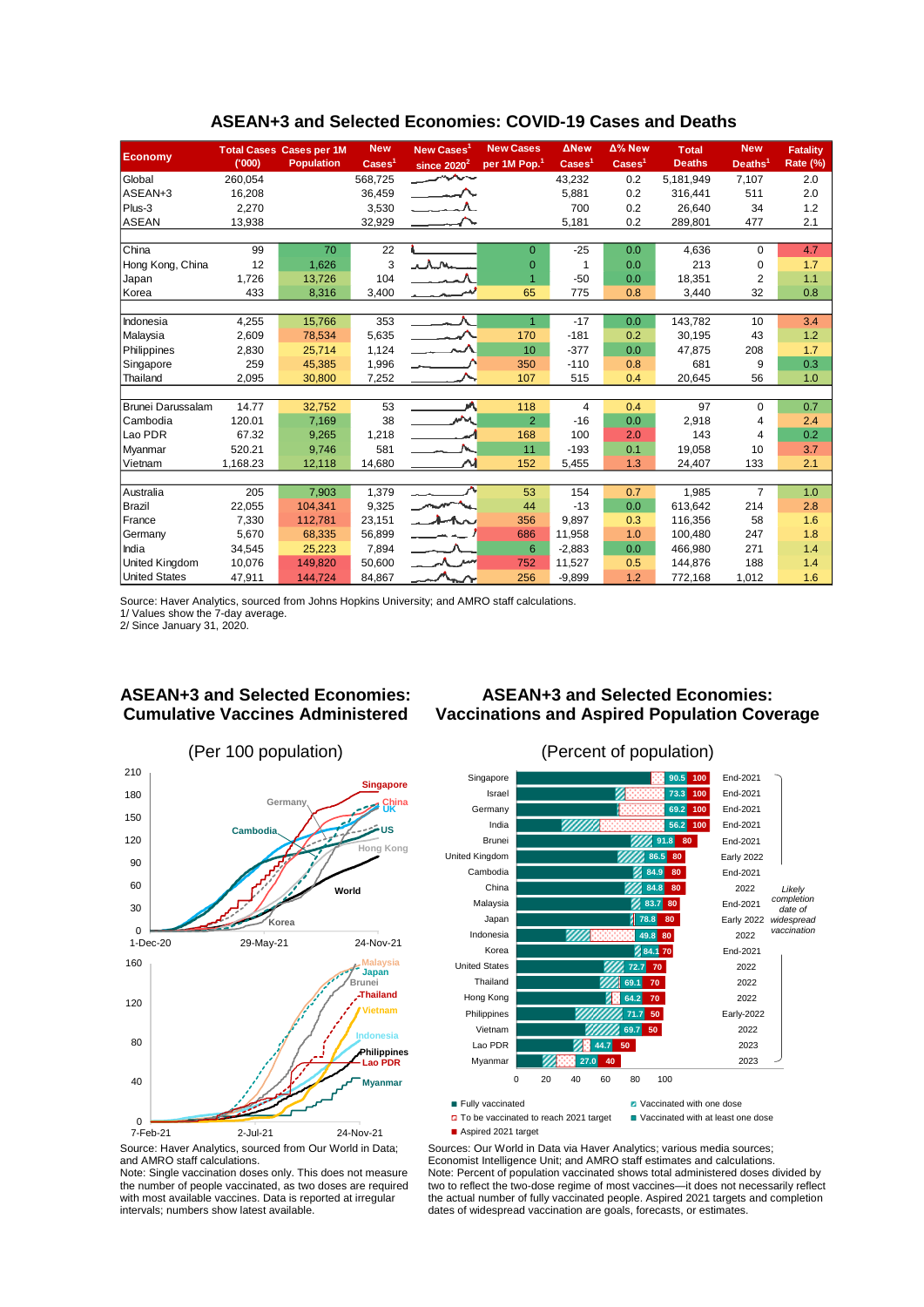



Source: Haver Analytics, sourced from Johns Hopkins University; and AMRO staff calculations.

3